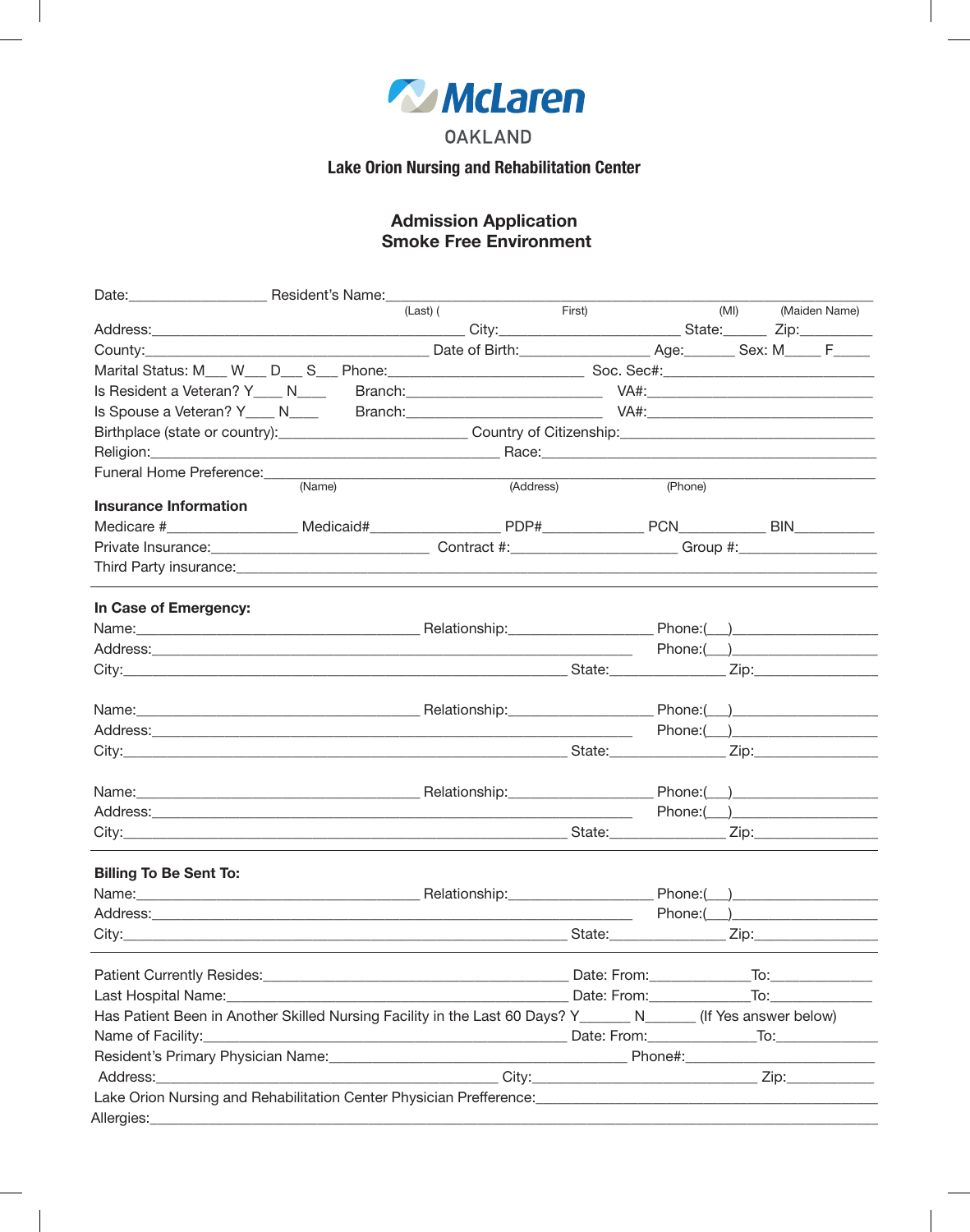| Height: Weight: Weight: Patient Ambulates with: Self: Wheelchair: Walker: Welser:<br>Current Medications: New York Structure and Structure and Structure and Structure and Structure and Structure and Structure and Structure and Structure and Structure and Structure and Structure and Structure and Structure |                                               |
|--------------------------------------------------------------------------------------------------------------------------------------------------------------------------------------------------------------------------------------------------------------------------------------------------------------------|-----------------------------------------------|
|                                                                                                                                                                                                                                                                                                                    |                                               |
| Mental Status( Please Check all that apply) Alert: Comotose: Cooperative:<br>Confused: Restless: Anxious: Combative: History of Mental Illness:                                                                                                                                                                    |                                               |
| Please provide us with additional information important in the care for your loved one: ______________________                                                                                                                                                                                                     |                                               |
|                                                                                                                                                                                                                                                                                                                    |                                               |
|                                                                                                                                                                                                                                                                                                                    |                                               |
|                                                                                                                                                                                                                                                                                                                    |                                               |
| <b>History:</b><br>Lifetime Occupation:___________<br>Level of Education Completed: Grade: _____ High School: ___ Tech/Trade School___ Some College___                                                                                                                                                             |                                               |
| Bachelor's Degree: Graduate Degree:                                                                                                                                                                                                                                                                                |                                               |
| Residential History in the past 5 years: Own Home___ Lived Alone:___ Nursing Home:____ Group Home:___<br>Assisted Living: Mental Health Facility:                                                                                                                                                                  |                                               |
| <b>Customary Routine (One year prior to admission)</b>                                                                                                                                                                                                                                                             |                                               |
| Stays up late at night (E.G. after 9PM).                                                                                                                                                                                                                                                                           | $Yes$ No $N$                                  |
| Naps Regularly during the day (At least one hour).                                                                                                                                                                                                                                                                 | Yes                                           |
| Goes out one or more days a week.                                                                                                                                                                                                                                                                                  | $Yes$ $\qquad$                                |
| Stays Busy with hobbies, reading, or fixed daily routine.                                                                                                                                                                                                                                                          | $Yes$ <sub>___</sub><br>No                    |
| Spends most of the time alone or watching TV.                                                                                                                                                                                                                                                                      | $Yes$ <sub>___</sub><br>$No$ <sub>___</sub>   |
| Moves independently indoors (with appliance, if used).                                                                                                                                                                                                                                                             | $Yes$ <sub>____</sub>                         |
| <b>Eating Patterns</b>                                                                                                                                                                                                                                                                                             |                                               |
| Distinct food preference.                                                                                                                                                                                                                                                                                          | $Yes$ <sub>____</sub>                         |
| Eats between meals all or most days.                                                                                                                                                                                                                                                                               | Yes<br>$No$ <sub>____</sub>                   |
| Use of alchoholic beverages(s) at least weekly.                                                                                                                                                                                                                                                                    | $Yes$ <sub>___</sub><br>$No$ <sub>____</sub>  |
| <b>Activities of daily living patterns</b>                                                                                                                                                                                                                                                                         |                                               |
| In bedclothes most of the day.                                                                                                                                                                                                                                                                                     | $Yes$ <sub>____</sub>                         |
| Waken to toilet all or most days.                                                                                                                                                                                                                                                                                  | $Yes$ <sub>____</sub><br>$No$ <sub>____</sub> |
| Has irregular bowel movement pattern.                                                                                                                                                                                                                                                                              | Yes                                           |
| Prefers Showers to bathing.                                                                                                                                                                                                                                                                                        | $Yes$ <sub>___</sub><br>$No$ <sub>____</sub>  |
| Prefers PM bathing/showers.                                                                                                                                                                                                                                                                                        | $Yes$ <sub>___</sub>                          |
| Has smoked in the past.                                                                                                                                                                                                                                                                                            | $Yes$ <sub>___</sub>                          |
| Is presently a smoker.                                                                                                                                                                                                                                                                                             | $No$ <sub>____</sub><br>$Yes$ <sub>___</sub>  |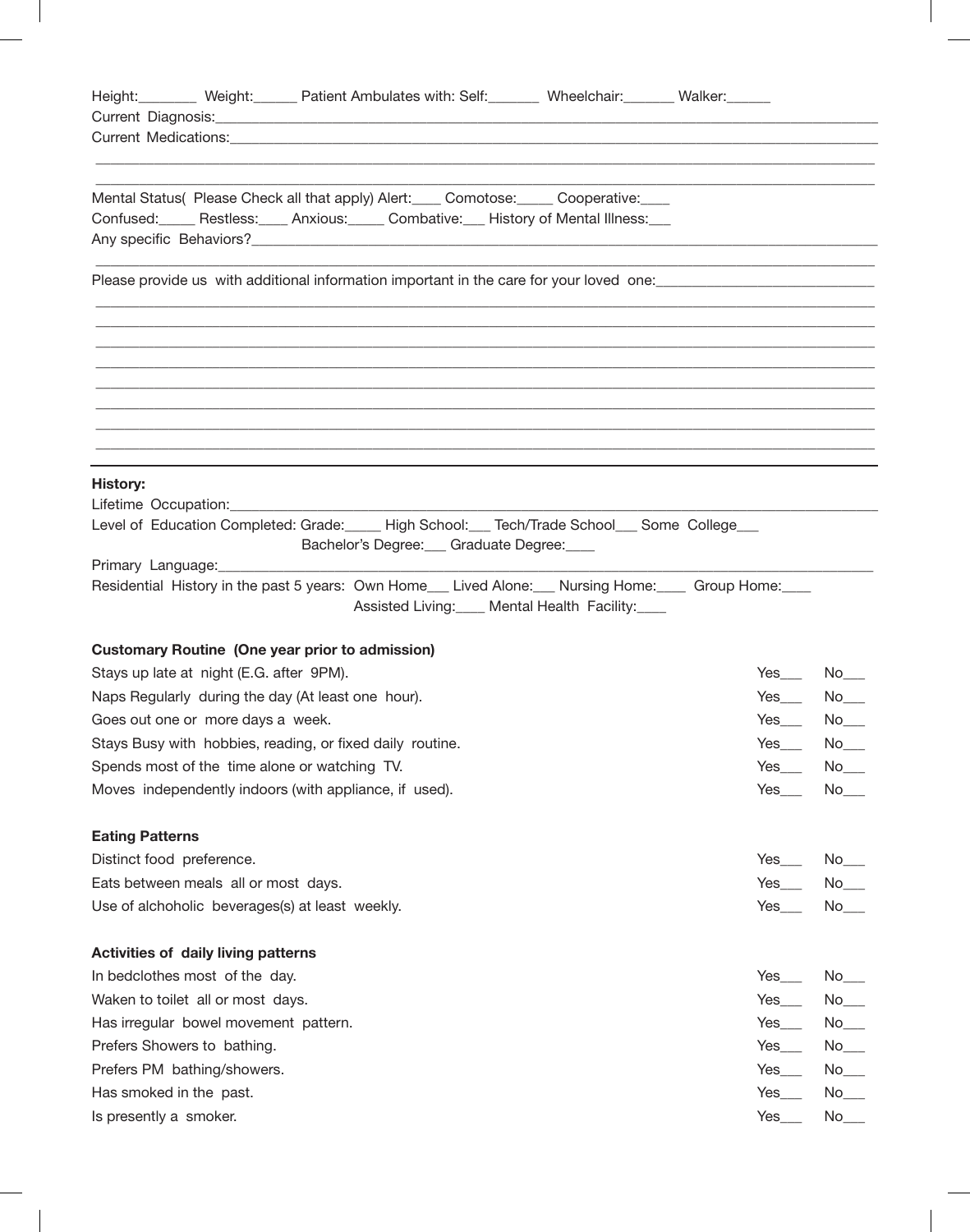## **Social**

| Daily contact with relatives/close friends.     | Yes | No.       |
|-------------------------------------------------|-----|-----------|
| Usually attends church, temple, synagogue, ect. | Yes | No l      |
| Finds strength in faith.                        | Yes | $No$ ____ |
| Daily animal companion/presence.                | Yes | No l      |
| Involved in group activities.                   | Yes | No.       |

#### **Medical**

-

| Does the applicant currently use oxygen?                                                                      |  |                              |     |                                 |
|---------------------------------------------------------------------------------------------------------------|--|------------------------------|-----|---------------------------------|
| Does the patient currently require dialysis?                                                                  |  |                              | Yes | No l                            |
| Is patient currently in a hospice program?                                                                    |  | Yes No If yes, how often:    |     |                                 |
| Does applicant have a tracheotomy?                                                                            |  |                              | Yes | No l                            |
|                                                                                                               |  |                              |     | Phone: ________________________ |
|                                                                                                               |  |                              |     |                                 |
|                                                                                                               |  |                              |     |                                 |
|                                                                                                               |  |                              |     |                                 |
| Power of Attorney Medical Provisions? Yes___ No___ Name__________________________ Phone______________________ |  |                              |     |                                 |
|                                                                                                               |  | State: <u>Cip: Zip:</u> 210. |     |                                 |

\*Please provide all legal documents, social security card, medicare card and other medical cards to Lake Orion Nursing and Rehabiltiation Centre upon admission.Copies will be made and the originals will be returned to you immediately.

### **Final Disclosure**

AS STATED IN THE RIGHTS AND RESPONSIBILITIES ON PAGE 11: "A patient is responsible for providing the health facility with accurate and timely information concerning his or her sources of payment and ability to meet financial obligations."

| Source of income: |                 |     |                        |
|-------------------|-----------------|-----|------------------------|
| \$                | Social Security | \$  | Savings/Checking       |
| \$                | Pension         | \$. | Certificate of Deposit |
| \$                | Annuity         | \$. | <b>Mutual Funds</b>    |
| \$                | VA              | S   | Rental Income          |
| \$                | Life Insurance  |     | Other                  |
|                   |                 |     |                        |
| Debts: Yes No     | Amount\$        |     |                        |
|                   |                 |     |                        |

#### **Application Must be Signed and Dated**

Signature of person completing application:\_\_\_\_\_\_\_\_\_\_\_\_\_\_\_\_\_\_\_\_\_\_\_\_\_\_\_\_\_\_\_\_\_\_\_\_\_\_\_\_\_\_\_\_\_\_\_\_\_\_\_\_\_\_\_\_\_\_\_\_\_\_\_\_\_\_\_\_\_

Date: